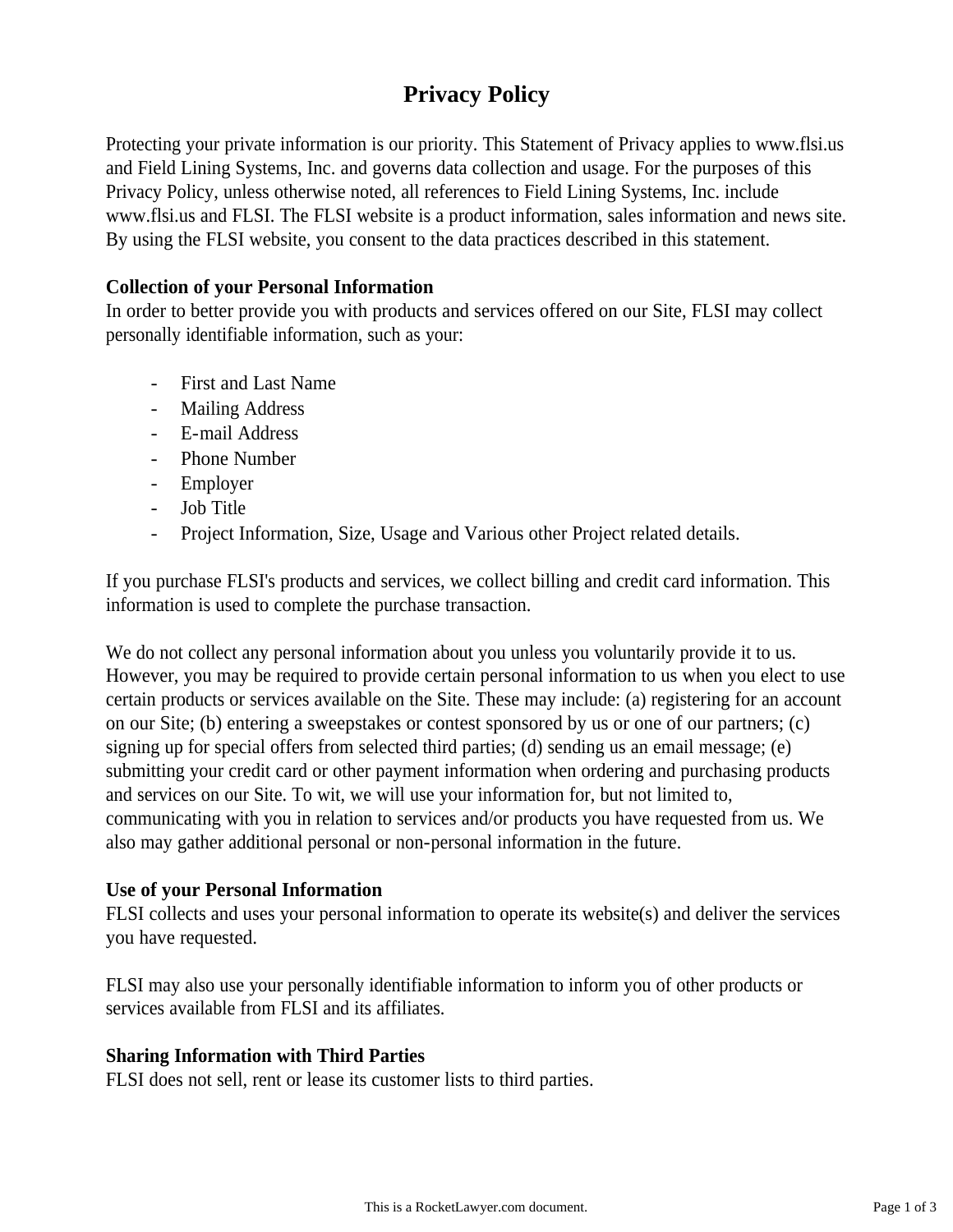FLSI may share data with trusted partners to help perform statistical analysis, send you email or postal mail, provide customer support, or arrange for deliveries. All such third parties are prohibited from using your personal information except to provide these services to FLSI, and they are required to maintain the confidentiality of your information.

FLSI may disclose your personal information, without notice, if required to do so by law or in the good faith belief that such action is necessary to: (a) conform to the edicts of the law or comply with legal process served on FLSI or the site; (b) protect and defend the rights or property of FLSI; and/or (c) act under exigent circumstances to protect the personal safety of users of FLSI, or the public.

# **Tracking User Behavior**

FLSI may keep track of the websites and pages our users visit within FLSI, in order to determine what FLSI services are the most popular. This data is used to deliver customized content and advertising within FLSI to customers whose behavior indicates that they are interested in a particular subject area.

# **Automatically Collected Information**

Information about your computer hardware and software may be automatically collected by FLSI. This information can include: your IP address, browser type, domain names, access times and referring website addresses. This information is used for the operation of the service, to maintain quality of the service, and to provide general statistics regarding use of the FLSI website.

## **Links**

This website contains links to other sites. Please be aware that we are not responsible for the content or privacy practices of such other sites. We encourage our users to be aware when they leave our site and to read the privacy statements of any other site that collects personally identifiable information.

## **Security of your Personal Information**

FLSI secures your personal information from unauthorized access, use, or disclosure. FLSI uses the following methods for this purpose:

- SSL Protocol

When personal information (such as a credit card number) is transmitted to other websites, it is protected through the use of encryption, such as the Secure Sockets Layer (SSL) protocol.

We strive to take appropriate security measures to protect against unauthorized access to or alteration of your personal information. Unfortunately, no data transmission over the Internet or any wireless network can be guaranteed to be 100% secure. As a result, while we strive to protect your personal information, you acknowledge that: (a) there are security and privacy limitations inherent to the Internet which are beyond our control; and (b) security, integrity, and privacy of any and all information and data exchanged between you and us through this Site cannot be guaranteed.